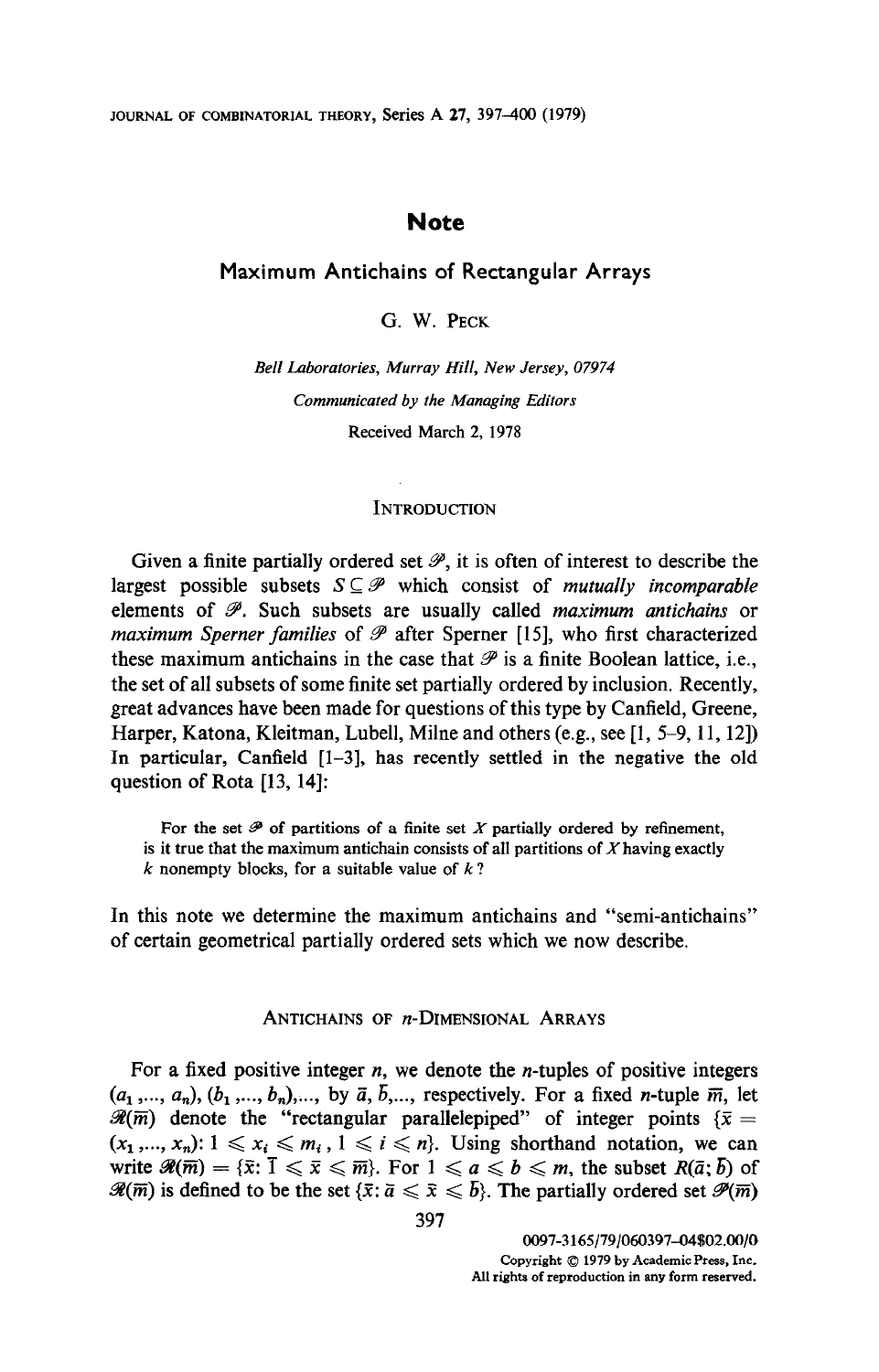is defined to be the set of all  $R(\bar{a}; \bar{b})$  for  $\bar{1} \leq \bar{a} \leq \bar{b} \leq \bar{m}$  partially ordered by inclusion.

In order to describe the maximum antichains of  $\mathcal{P}(\overline{m})$  we need one more definition. By the rank of  $R = R(\bar{a}; \bar{b})$ , denoted by  $\rho(R)$ , we mean the integer  $\sum_{i=1}^{n} (b_i - a_i)$ . The geometric meaning of  $\rho(R)$  is clear; it is just the sum of the edge lengths of R.

Let  $\mathscr{R}_{\rho} = \mathscr{R}_{\rho}(\overline{m})$  denote the set of all  $R(\overline{a}; b)$  in  $\mathscr{P}(\overline{m})$  having rank  $\rho$ . Clearly the elements of  $\mathcal{R}_{o}$  are mutually incomparable. The first result of this note is:

THEOREM 1. Every maximum antichain of  $\mathcal{P}(\overline{m})$  is of the form  $\mathcal{R}_o$  for a suitable p.

Proof. This result is a consequence of the following remarks.

1. The set  $\mathcal{I}(m)$  of intervals [a, b],  $1 \le a \le b \le m$ , partially ordered by inclusion is a ranked, partially ordered set where the rank of  $[a, b]$  is defined to be  $b - a$ . Since  $\mathcal{I}(m)$  has  $\rho_r = m - r$  elements of rank r, then the rank cardinalities are logarithmically convex, i.e.,  $\rho_r^2 \ge \rho_{r-1}\rho_{r+1}$ . Also, it is easily checked that adjacent ranks enjoy the normalized matching (or LYM) property (see [9]).

2. By Harper's theorem [7], the direct product of  $\mathcal{I}(m_1),...,\mathcal{I}(m_n)$ , which is just the partially ordered set  $\mathcal{P}(\overline{m})$ , also has logarithmic convexity and normalized matching.

3. Standard techniques (cf. [9]) now immediately imply that the maximum antichains always consist of elements in those  $\mathcal{R}_{\rho}$  with  $|\mathcal{R}_{\rho}|$  maximum. An easy argument shows that even when there are several maximum-sized ranks in  $\mathcal{P}(\overline{m})$ , a maximum antichain can contain only elements having the same rank.

This completes the proof of Theorem 1.  $\blacksquare$ 

We note that the stronger  $\mathcal{L}(\mathbf{r}, \mathbf{r})$  and  $\mathcal{L}(\mathbf{r}, \mathbf{r})$  and  $\mathcal{L}(\mathbf{r}, \mathbf{r})$  actually holds  $\frac{1}{\sqrt{2}}$  for  $\frac{1}{\sqrt{2}}$  (e),  $\frac{1}{\sqrt{2}}$  (e),  $\frac{1}{\sqrt{2}}$  (e),  $\frac{1}{\sqrt{2}}$  (e),  $\frac{1}{\sqrt{2}}$ for  $\mathcal{P}(\overline{m})$ , namely, that the size of the largest collection of  $R(\overline{a};\overline{b})$ 's having no linearly ordered subset of size  $k + 1$  cannot exceed the sum of the sizes of the k largest ranks.

# SEMI-ANTICHAINS IN R(%)

Let 8, denote the point having a single 1 as its kth component and all other Let  $\sigma_k$  denote the point having a single 1 as its kin component and all binds components 0. We say that  $\bar{x} \in R(\bar{a}; b)$  is a *corner* of  $R(\bar{a}; b)$  if, for all k, at least one of  $\bar{x} \pm \bar{\delta}_k$  is not in  $R(\bar{a}; \bar{b})$ . For  $\bar{x} \in R(\bar{a}; \bar{b})$ , the *antipodal point* of  $\bar{x}$  is defined to be  $\bar{a} + \bar{b} - \bar{x}$ . Finally, let us call a subset X of  $\mathcal{R}(\bar{m})$  a *semi*-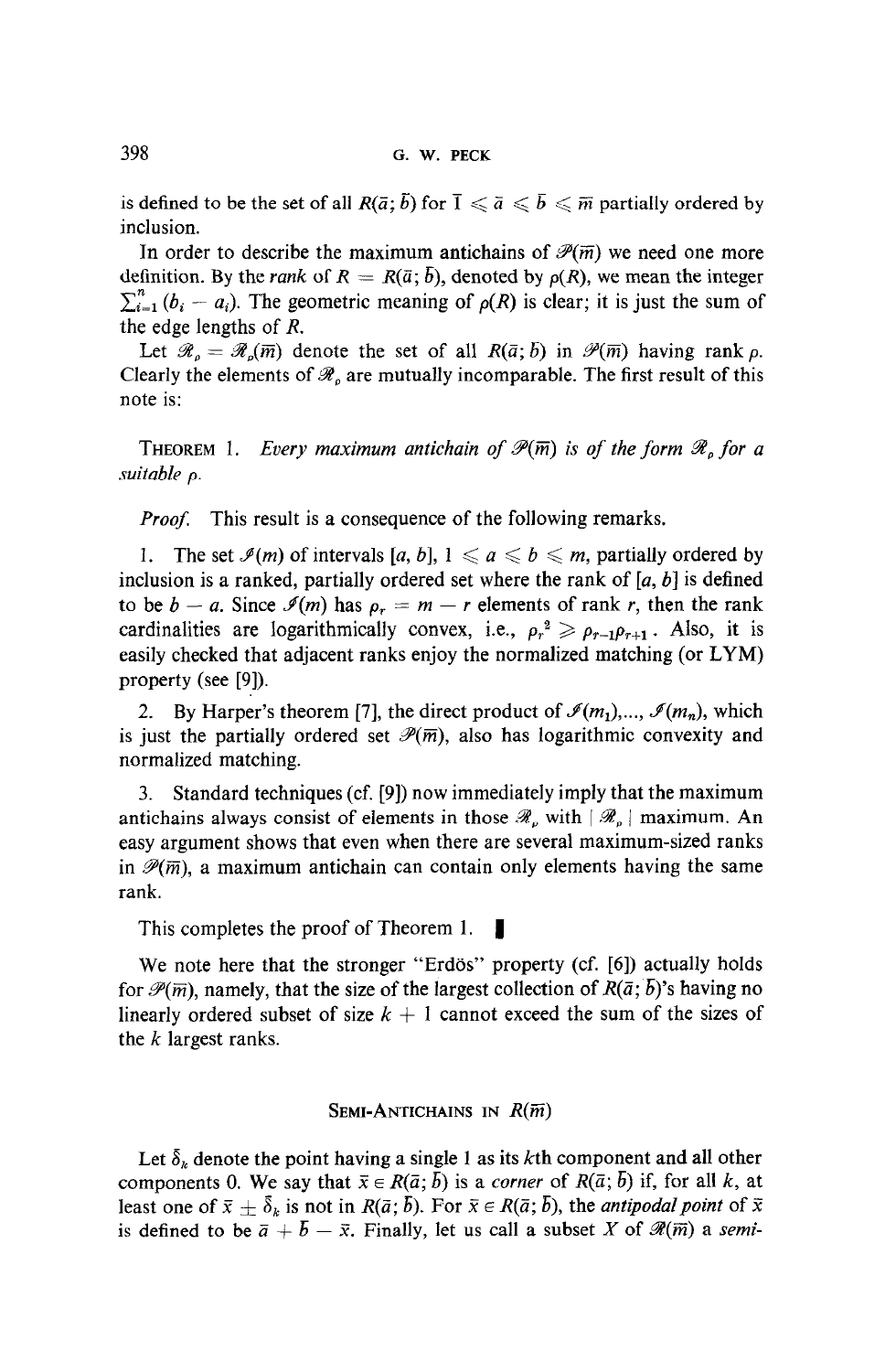*antichain* if for any  $R(\bar{a}; \bar{b})$ ,  $R(\bar{a}'; \bar{b}') \in X$  which have a common corner  $\bar{x}$ , the corresponding antipodal corners  $\bar{a} + \bar{b} - \bar{x}$  and  $\bar{a}' + \bar{b}' - \bar{x}$  have no common coordinate values.

An example of a semi-antichain in  $\mathcal{R}(\overline{m})$  is  $\mathcal{Q}(\overline{m})$ , the set of all "cubes" in  $\mathscr{R}(\overline{m})$ , i.e., all  $R(\overline{a}; \overline{b}) \in \mathscr{R}(\overline{m})$  with  $\overline{b} - \overline{a}$  having all components equal. The next result shows that this is the (unique) maximum semi-antichain in  $\mathcal{R}(\overline{m})$ .

THEOREM 2. The unique maximum semi-antichain in  $\mathcal{R}(\overline{m})$  is  $\mathcal{Q}(\overline{m})$ .

*Proof.* Let X be a maximum semi-antichain of  $\mathcal{R}(\overline{m})$ . Thus,  $|X| \geq | \mathcal{Q}(\overline{m})|$ . For each  $\bar{a} \leq \bar{m}$  consider the set

$$
C(\bar{a})=\{R(\bar{a};\bar{b});\bar{a}\leqslant \bar{b}\leqslant \bar{m}\}.
$$

Since  $X$  is a semi-antichain then

$$
|X \cap C(\bar{a})| \leq 1 + \min(\bar{m} - \bar{a}), \tag{1}
$$

where for  $\bar{x} = (x_1, ..., x_n)$ , min  $\bar{x}$  denotes min $\{x_1, ..., x_n\}$ . However,  $\mathcal{Q}(\bar{m})$ satisfies (1) (in place of X) with equality for all  $\bar{a}$ . Thus, X must also satisfy (1) with equality for all  $\bar{a} \leq \bar{m}$ .

For  $\bar{a} = \bar{m}$ ,  $C(\bar{a})$  consists of the single set  $R(\bar{m}; \bar{m}) = {\bar{m}}$ . Since

$$
|X \cap C(\overline{m})| = 1 \quad \text{then} \quad {\overline{m}} \in X.
$$

Suppose for some  $\bar{a} < \bar{m}$  (i.e.,  $a_i \leq m_i$  for all i and  $\bar{a} \neq \bar{m}$ ),  $R(\bar{x}; \bar{y}) \in X$ with  $\bar{x} > \bar{a}$  if and only if  $R(\bar{x}; \bar{y}) \in \mathcal{Q}(\bar{m})$ . Assume that  $R(\bar{a}; \bar{b}) \in X$  and  $R(\bar{a};\bar{b}) \notin \mathcal{Q}(\bar{m})$ . Thus,

$$
\min(\bar{b}-\bar{a}) < \max(\bar{b}-\bar{a}).
$$

But  $R(\bar{a}; \bar{b})$  clearly contains a cube Q of side min( $\bar{b} - \bar{a}$ ) with which it shares a common corner  $\bar{x} > \bar{a}$ . Moreover, the respective antipodal corners share a common coordinate, namely, the *i*th coordinate where  $b_i - a_i =$  $min(b - \bar{a})$ . This contradicts the assumption that X is a semi-antichain. Hence we conclude that  $R(\bar{a}; \bar{b}) \in \mathcal{Q}(\bar{m})$ . The proof of the theorem now follows by induction.  $\blacksquare$ 

## CONCLUDING REMARKS

The special case of Theorem 1 with  $m_1 = \cdots = m_n = 2$  was previously conjectured by Knuth (private communication) and proved by Chandra and Markowsky [4] and by Metropolis and Rota [IO]. The special case of Theorem 2 with  $n = 2$  was proved by West and Kleitman [16].